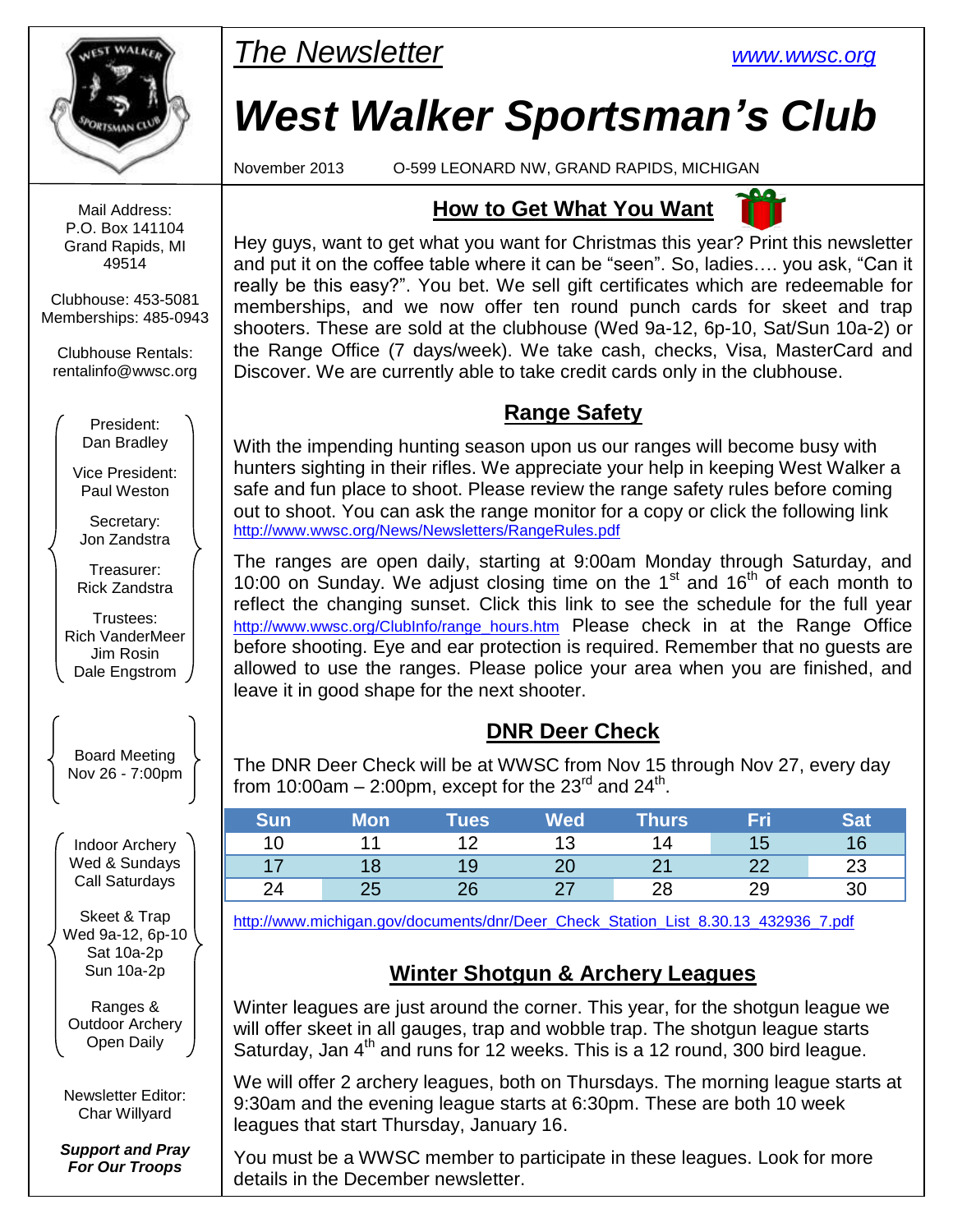### **Wobble Wednesdays & Weekends**

This turned out to be a pretty popular event, which ran the entire month of September. We mixed pink, black, white and green birds in with the orange birds in our wobble trap, and shooters received a raffle ticket for every non-orange bird they broke. Shooters no longer cared what their *scores* were, only how many *tickets* they got each round. Those black birds on Wednesday nights were "challenging" to say the least  $\#\textcircled{a}!$ . It was a fun game and 20 people entered the event. We drew three tickets at the end of the month to split the pot and the person who had the LEAST amount of tickets (7) actually won 3<sup>rd</sup> place. Interesting, right? Thanks to everyone who participated!

## **HB 4283 – Shotgun Zone Firearms**

HB 4283, is a bill to include certain rifles/cartridges among the firearms that a person may use to hunt deer during firearm deer season in Michigan's southern limited firearms area. This would bring Michigan in line with surrounding states like Indiana, and encourage women and youth participation. Currently in Michigan's southern "shotgun zone", only the following can be used during firearm deer season:

- A shotgun with a smooth or rifled barrel.
- A .35 caliber or larger pistol capable of holding no more than nine shells at one time in the barrel and magazine combined and loaded with straight-walled cartridges.
- A muzzle-loading rifle or black-powder pistol loaded with black-powder or a commercially manufactured black-powder substitute.

HB 4283 would expand the allowed firearms to include a .35 caliber or larger rifle loaded with straightwalled cartridges with a minimum case length of 1.16 inches and a maximum case length of 1.80 inches. The bill was introduced in February, has passed in the house and is now in the hands of the senate.

## **4H Shooting and Archery**

We are once again starting 4H shooting sports. This includes rifle, shotgun and archery. If you have children or grandchildren interested come down to one of our meetings and talk to us. The dates we meet are 10/8, 11/5, 11/19, 12/3, 12/17, 1/14, 2/11, 3/11, 5/6, 5/20, 6/3, 6/17, 7/1, 7/15, 7/29. These are all Tuesdays. The state shoot is 8/2. You can also call Denny Fuller at 293-1873 or Troy Potter at 886-8979 for more information.

#### Other News:

**Shotgun Protections** will be held Dec 14 starting at 2:00pm. This is a fun game where several 2 person teams line up on the trap field. The two of you alternate taking the first shot at a bird, and if you miss your partner can shoot at the bird. A broken bird counts as a hit, even on the second shot. The game is shot like regular trap, but each team rotates after 4 birds are shot, instead of the normal 5 birds, for a total of 20 targets per team. A \$5.00 entry fee is paid for each game you shoot and high score splits the pot. Shoot as many protections as you like. More details in the Dec newsletter.

**WE SELL BRASS** - For rifle we have 22-250, 243, 270, 308, 30-06, 7 mag and more. For pistol we have 32, 9mm, 40 cal, 45 cal, 38 special, 357 mag, 44 mag and more. We hope to have brass for sale at the Range Office soon, but until we have that worked out, if you would like to purchase brass please call John Benson at 885-4324 to see what's available, and he will make sure the range office has your order ready for you to pick up.

**Gun & Knife Show -** Look for our booth at the upcoming Gun & Knife shows Dec 14-15, Jan 25-26, March 8-9, April 26-27 and June 28-29. Saturday hours are 9am-4pm, Sunday 9am-3pm, held at the  $28<sup>th</sup>$  Street Showplace, 1256  $28<sup>th</sup>$  St – Admission \$6.00. Click here for more information <http://www.migunshows.com/grandmap.html>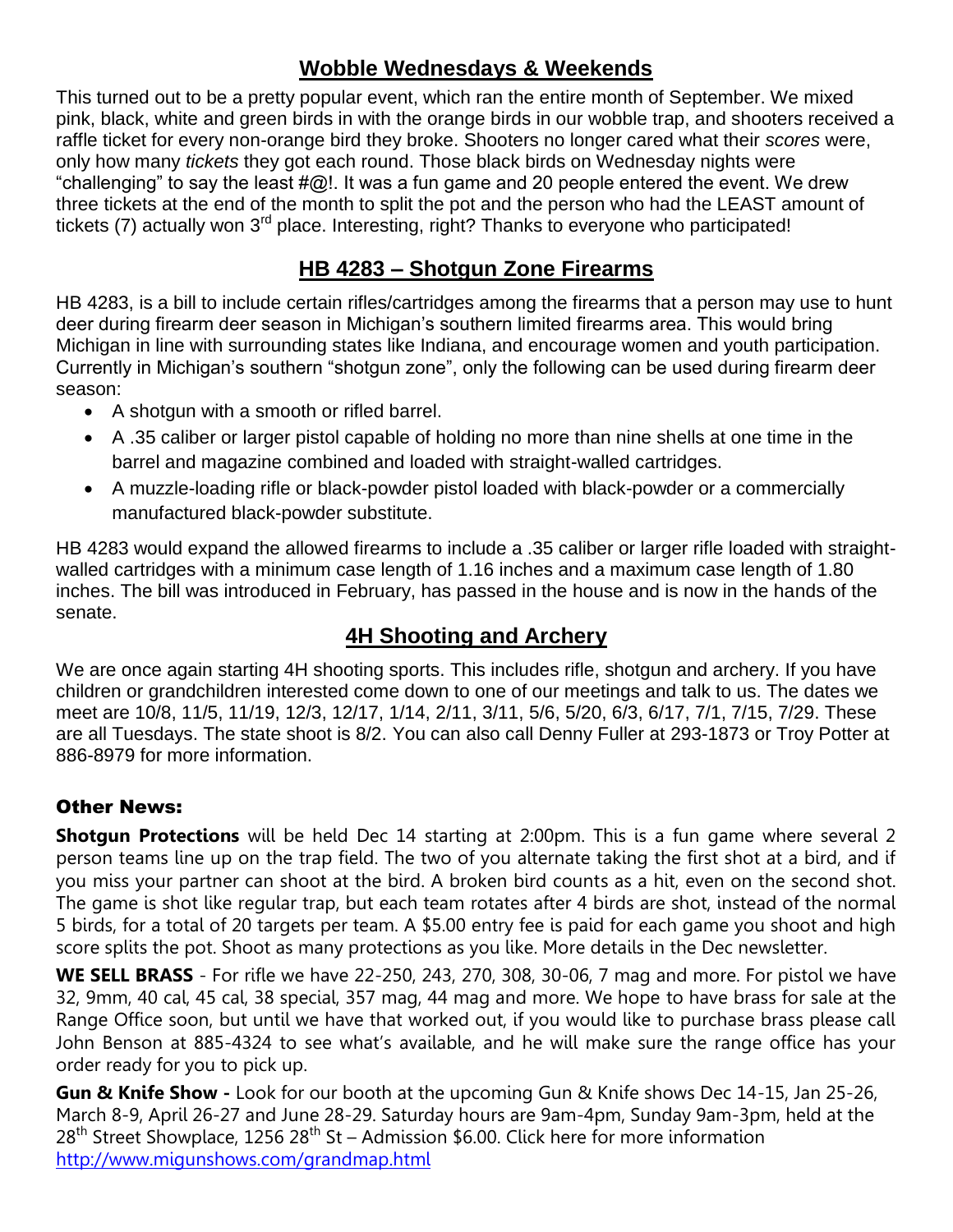

**The 2014 Big Gun Raffle** guns have been chosen for 2014. Tickets will go on sale soon. Look for more details in the next newsletter. Click this link to preview the selection.

<http://www.wwsc.org/News/2014BGR.pdf>

## **Pessimist and a Dog**

An avid duck hunter was in the market for a new bird dog. His search ended when he found a dog that could actually walk on water to retrieve a duck. Shocked by his find, he was sure none of his friends would ever believe him.

He decided to try to break the news to a friend of his, the eternal pessimist who refused to be impressed with anything. This, surely, would impress him. He invited him to hunt with him and his new dog.

As they waited by the shore, a flock of ducks flew by. They fired, and a duck fell. The dog responded and jumped into the water. The dog, however, did not sink but instead walked across the water to retrieve the bird, never getting more than his paws wet. This continued all day long; each time a duck fell, the dog walked across the surface of the water to retrieve it.

The pessimist watched carefully, saw everything, but did not say a single word. On the drive home the hunter asked his friend, "Did you notice anything unusual about my new dog?" "I sure did," responded the pessimist. "He can't swim."

We are looking for responsible people to volunteer their time in 4-6 hour shifts to check memberships on the rifle & pistol ranges. If you are retired or have free time during the weekends and share an interest in promoting a safe shooting environment, please contact Don Mize by email at [imdmize@yahoo.com](mailto:imdmize@yahoo.com)  Monitors will receive free annual memberships.

| 2013 Big Gun Raffle |                                                     |                       |  |  |  |  |
|---------------------|-----------------------------------------------------|-----------------------|--|--|--|--|
| <b>Jan 29</b>       | <b>Ruger SR22</b>                                   | Mike Freeman, #62     |  |  |  |  |
| Feb 26              | Henry Golden boy, 22 LR                             | Art Green, #12        |  |  |  |  |
| <b>Mar 26</b>       | <b>Bersa Thunder, .380</b>                          | Rick Zandstra, #186   |  |  |  |  |
| Apr 30              | Savage 93R17 BTVS 17HMR                             | Duane Downer, #86     |  |  |  |  |
| <b>May 28</b>       | Ruger LC9, 9mm                                      | Karl Feuerstien, #223 |  |  |  |  |
| <b>Jun 25</b>       | <b>Colt M4 Tactical, 22 LR</b>                      | Dale Carpenter, #49   |  |  |  |  |
| <b>Jul 30</b>       | S & W Bodyguard, w/Laser, .380                      | Tony Hendges,#57      |  |  |  |  |
| <b>Aug 27</b>       | Savage Model 11 Trophy, Nikon Scope - you pick cal. | Derk Dodde, #160      |  |  |  |  |
| Sep 24              | Ruger SR40, 40 cal.                                 | Al Green, #99         |  |  |  |  |
| <b>Oct 29</b>       | <b>Remington 700 SPS, 30-06</b>                     | Kyle Schafer, #210    |  |  |  |  |
| <b>Nov 26</b>       | S & W M&P 9mm                                       |                       |  |  |  |  |
| <b>Dec 31</b>       | Browning Maxus, Stalker, 12ga.                      |                       |  |  |  |  |

#### **November Range Hours**

#### **November 1 – 15**

Mon – Sat: 9:00am – 5:15pm Sundays: 10:00am – 5:15pm

#### **November 16 – 30**

Mon – Sat: 9:00am – 5:00pm Sundays: 10:00am – 5:00pm

Visit our website to see the schedule for the full year.

[http://www.wwsc.org/ClubInfo/range\\_hours.htm](http://www.wwsc.org/ClubInfo/range_hours.htm)

#### **Gun Safes**

Walk – In Vault Doors Fort Knox – American Security – Graffunder

## **HOOGERHYDE SAFE**

1033 Leonard St NW, Grand Rapids, MI 49504 **Phone: (616) 458-6365** Fax: (616) 485-2554

## **SK FULL DRAW 3-D ARCHERY RANGE**

10751 12<sup>th</sup> Ave., Grand Rapids, MI 49534 Phone: **(616) 791-7970**

Open 7 Days **Stan Kurek**

Dawn to Dusk WWSC Member